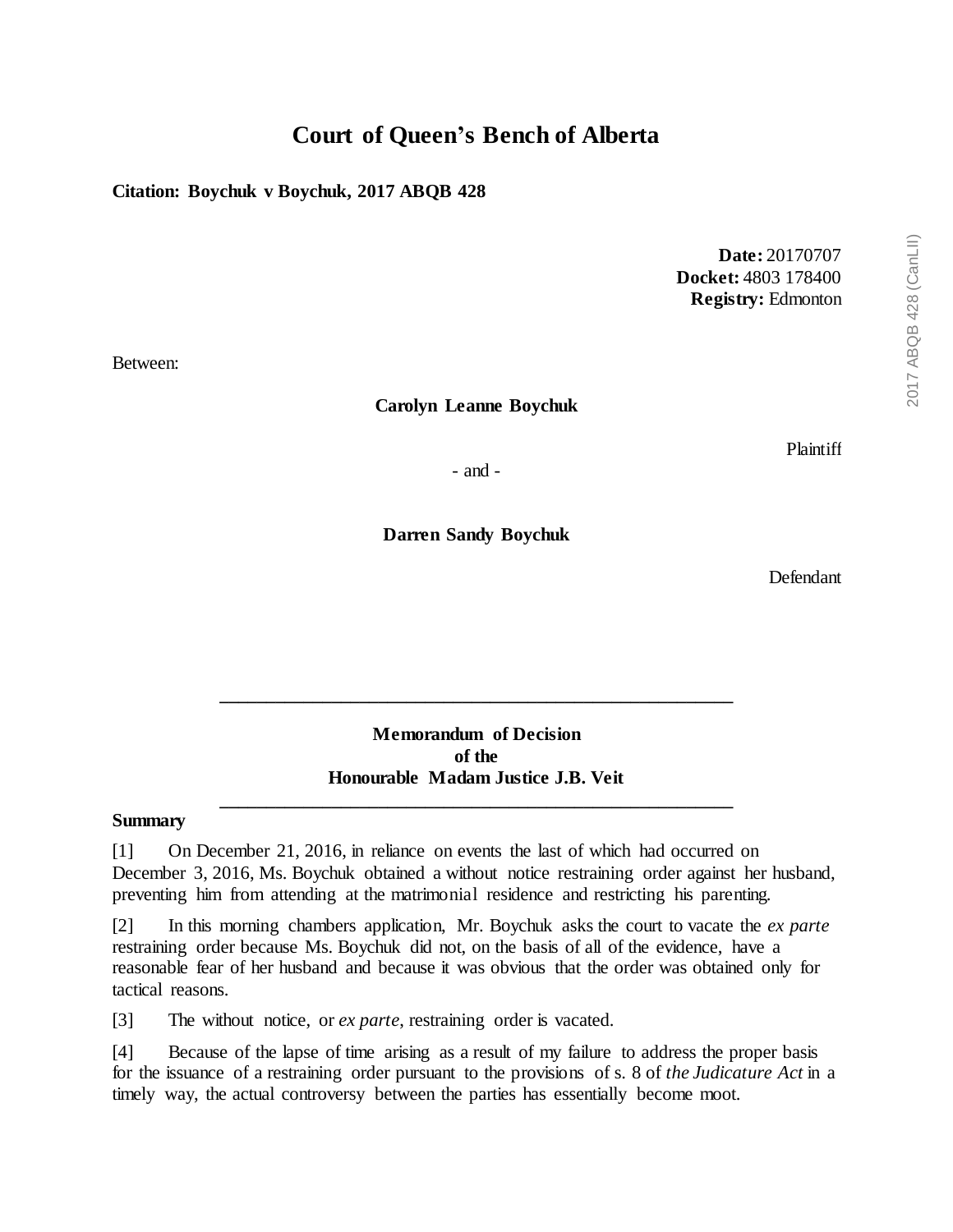Nonetheless, the court chooses to exercise its discretion to deal with the issue because: there is an adequate adversarial context – the parties having raised opposing views of the law in Alberta; limited judicial resources should be expended on dealing with an issue which is of almost daily occurrence in the courts; and, the court's decision does not interfere with any legislative policy.

[5] Without notice applications are exceptional. Therefore, lawyers and self-represented litigants who bring such applications bear a heavy and unique burden in litigation: they must make full and frank disclosure of all material facts "including facts that may not be helpful to that party's position." That obligation was not met in these proceedings.

[6] With respect for those who are of a different view, in Alberta, a domestic restraining order issued pursuant to the court's equitable jurisdiction described in s. 8 of the *Judicature Act*, is not limited to safeguarding an applicant's reasonable fear for their safety: a court has the much broader authority to protect an individual from vexatious conduct. That vexatious conduct needn't rise to the level of threatening conduct. Inopportune telephone communications may suffice: *Motherwell.*

[7] In the circumstances here, it is not clear that Ms. Boychuk's motive for bringing the application on December 20, 2016 was purely tactical; it can therefore not be set aside on that basis.

[8] In any event, even as of the time of the confirmation hearing – much less at the time of the without notice application - Ms. Boychuk did not demonstrate a reasonably held and legitimate fear for her own safety, or for that of her children. However, because this court is a court of superior jurisdiction, this court's discretion to issue a restraining order does not depend on meeting a statutory standard, in particular, finding an objective fear for the applicant's safety: it is sufficient if the applicant establishes repeated communication which is unwelcome. In the circumstances here, the applicant has not met the lower standard. In the result, the without notice restraining order issued December 21, 2016 is vacated.

# **Cases and authority cited**:

[9] **By Ms. Boychuk**: *A.T.C. v. N.S*. 2014 ABQB 132.

[10] **By Mr. Boychuk**: *Siwiec v. Hlewka* 2005 ABQB 684.

[11] **By the court**:: *Borowski v Canada (Attorney General)* [1989] 1 S.C.R. 342; *Celanese Canada Inc. v Murray Demotion Corp.* 2006 SCC 36; *A.M. v J.M.* 2016 ONCA 644; *R.P. v R.V.* 2012 ABQB 353; *Lymer v Jonsson* 2016 ABCA 76; *Ewanchuk v Canada (Attorney General)* 2017 ABQB 237; *Calpine Canada Energy Ltd. (Re)* 2007 ABCA 266; *Tran v. Armstrong* 2015 ABQB 343*; R. v Kordrostami* [2000] O.J. No. 613; *Motherwell v Motherwell* [1976] A.J. No. 555; *Hunter v Canary Wharf* 1997 A.C. 655 (H.L.); *MacDonnell v Halifax Herald Ltd*. 2009 NSSC 187; *McCague v Meighan* [1832] O.J. No. 40; *Miller v Smith* [1905] O.J. No. 668; *R.S. v M.S.M.* 2016 ONCJ 297; L. Klar, *Tort Law*, 6th ed., 2008, Thomson Carswell; G.H.L. Fridman, *The Law of Torts in Canada,* 3d ed., 2010, Carswell.

# **1**. **Background**

*a) Factual*

[12] The parties are the married parents of two children, one of whom is 13 and the other 7.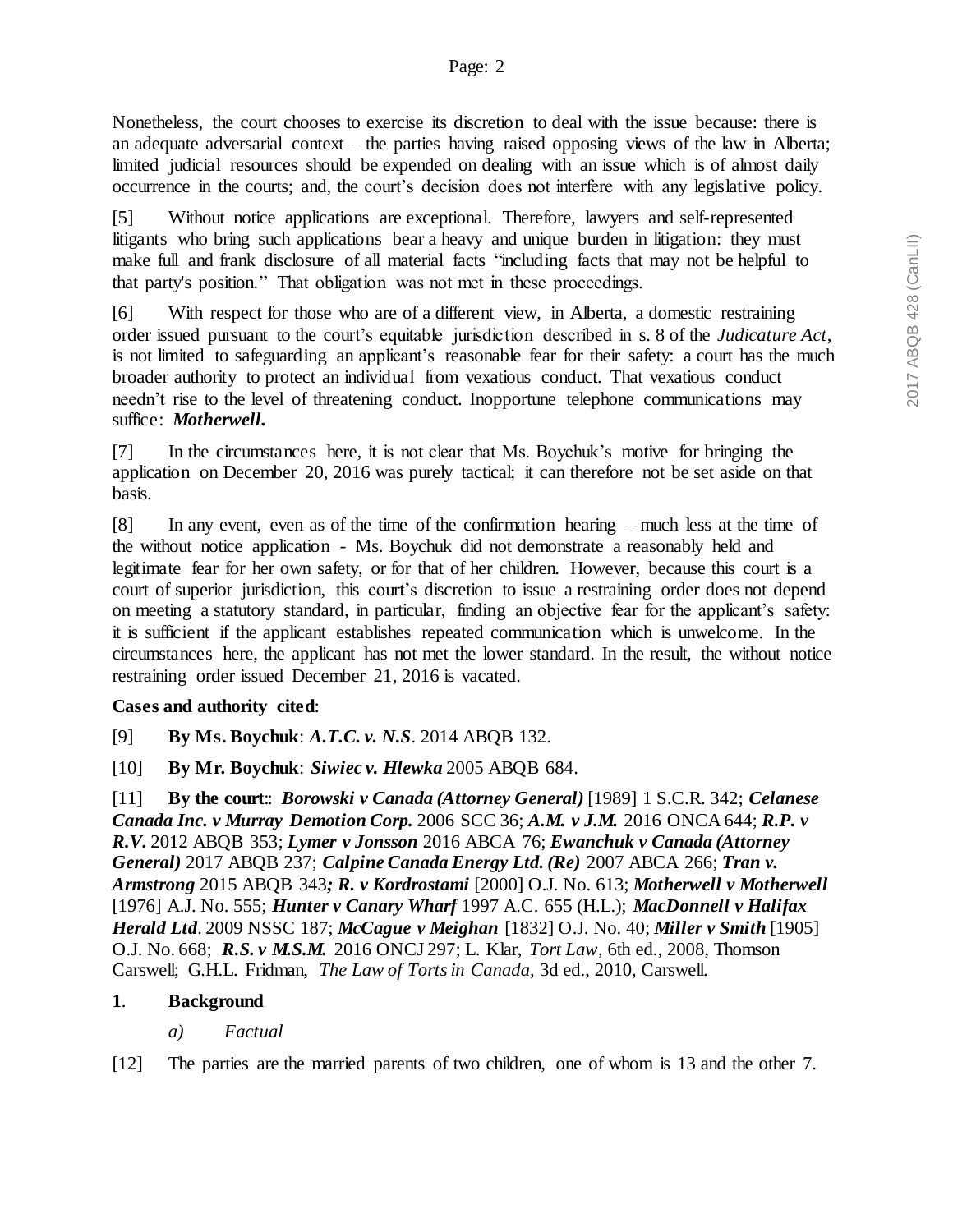[13] On December 19, 2016, the day on which she initiated divorce and matrimonial property proceedings, Ms. Boychuk filed an application for a restraining order without notice in a family law situation. In her application, she swore that: the married parties had separated on November 21, 2016, although they continued to live in the same residence until Mr. Boychuk moved out prior to the application; there had never been any domestic proceedings in any court; the granting of the order would not require Mr. Boychuk to leave his residence; there were two children of the marriage in relation to whom she proposed alternate week-end, supervised, from 6:00 p.m. on Saturday to 7:00 p.m. on Sunday; she had a lawyer and that her husband did not; and, she was "afraid that the respondent will physically harm me if I do not follow his demands". She stated that the respondent had been emotionally, psychologically and physically abusive to her throughout the relationship. In particular, she stated that::

on October 30, 2016, the respondent had threatened to give her a black eye;

on October 31, 2016 he took the handcuffs and gun from a mutual friend who was a police officer, emptied the bullets from the gun, made shooting gestures with the gun, and later put the handcuffs on the parties' daughters;

- on December 3, 2016, "the respondent followed me in his car to a mutual acquaintance's residence;The respondent proceeded to trespass on the property . . . and confronted me, while recording the altercation with his phone . . . he pushed me. I have not felt safe on my property around the respondent since that time";

as of December 6, 2016, the respondent deprived her of access to the parties' joint bank account;

Mr. Boychuk had told her that, prior to their relationship, he had been in jail on a number of occasions.

[14] What is not mentioned in the December 19 affidavit includes the following:

whatever comment Mr. Boychuk made to her on October 30, it was at a time when Ms. Boychuk had black eyes as a result of a facial treatment;

the October 31, 2016 events took place at a Hallowe'en party, attended by both parents, and by other neighbours including an RCMP officer who was a friend of both parties and who had divested himself of his gun and handcuffs and allowed them to be used as toys during the party;.

the December 3, 2016 event occurred in the bedroom of the same RCMP officer to whose garage Mr. Boychuk had access because he stored a vehicle there and considered the RCMP officer to be his "best" friend, (which designation is confirmed by the police officer in his own handwriting in his apology for the December 3 events) and that the altercation occurred as a result of Mr. Boychuk's attempts to video his wife and his friend. The entry by Mr. Boychuk into the residential part of the building from the garage occurred when Mr. Boychuk noticed his wife's shoes at the entrance to the residential area of the building;

on each of December 4, 5 and  $6<sup>th</sup>$ , 2016, Ms. Boychuk wrote to her husband saying, amongst other things, "I do want to work things out";

Mr. Boychuk had voluntarily left the matrimonial home on December 6, 2016;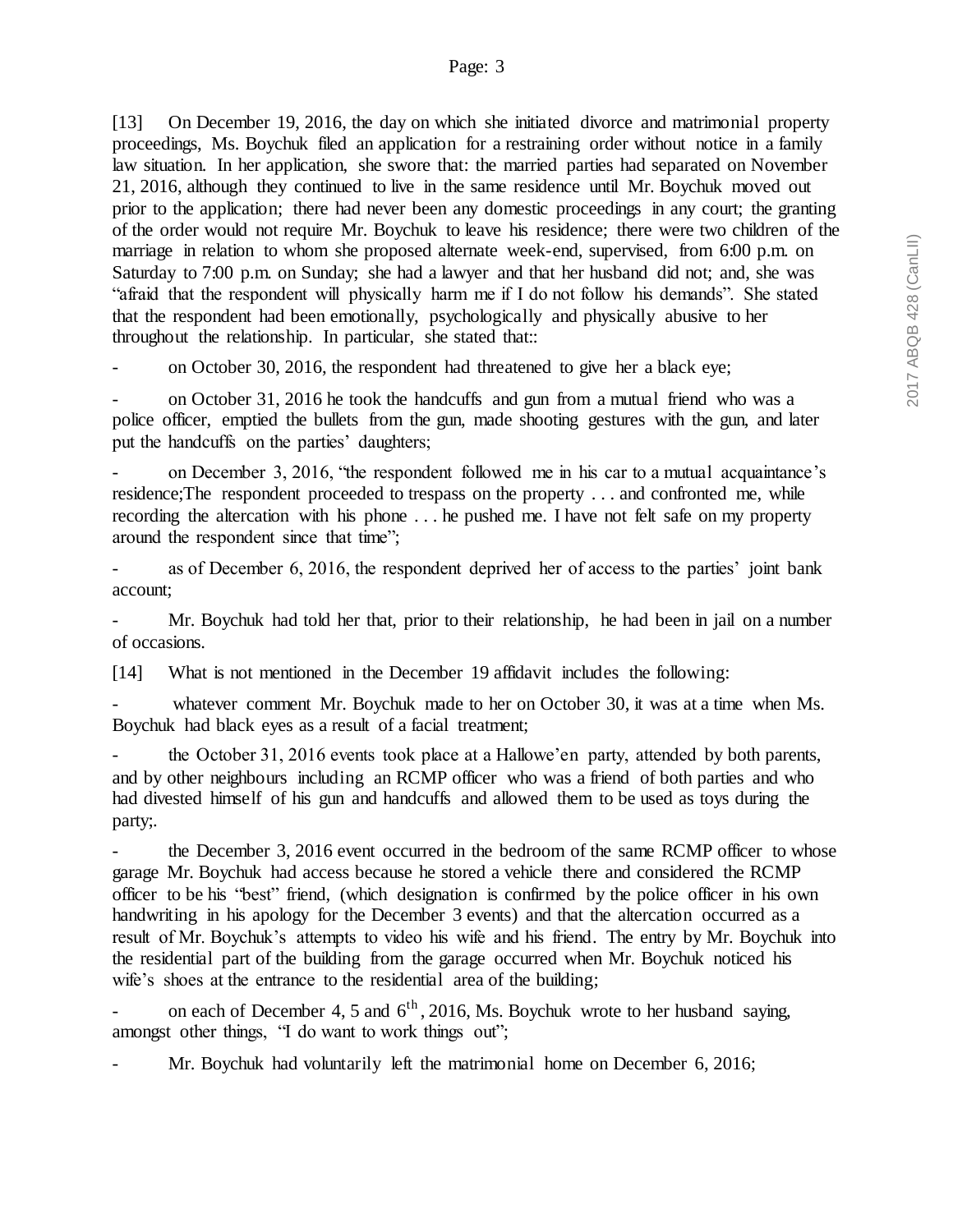on December 12, 2016, Ms. Boychuk withdrew \$70,000.00 from the parties' joint line of credit.

[15] Ms. Boychuk made her application for a restraining order on December 20, 2016. The court's regular sittings had terminated on December 16, 2016. Only emergency matters were to be brought during the week commencing December 19. Ms. Boychuk's lawyer informed the court that Mr. Boychuk had voluntarily moved out of the matrimonial home some time before but that he had been returning, from time to time, to remove personal property. In answer to a question from the chambers judge about police involvement up to that date, Ms. Boychuk's lawyer responded: "she is afraid to go to the police about this": 9:37:15 on the FTR recording for that date. At the hearing, the judge questioned Ms. Boychuk's lawyer about the failure to address Christmas access and that Ms. Boychuk had not provided any information about the family's Christmas traditions while they were together as a family group. The chambers judge said that she was not prepared to deal on a without notice basis with property disputes between the parties.

[16] A without notice restraining order, prepared by Ms. Boychuk presumably in response to the chambers judge's concerns regarding Christmas access, was issued by this court on December 21, 2016. In addition to the supervised one overnight on alternate weekends – which the chambers judge characterized as "sparse", but indicated that it would be for a short period of time only - the order also gave Mr. Boychuk parenting time commencing on Saturday, December 24 at 5:00 p.m. to Christmas morning at 11:00 a.m. The order does not indicate that the judge was satisfied that Ms. Boychuk had a reasonable fear for her safety. The order does state, in relation to Rule 6.4, that the court was satisfied that notice of the application did not have to be given to Mr. Boychuk because serving notice of the application on him might cause undue prejudice to Ms. Boychuk.

[17] The order was filed on December 22, 2016. It was served on Mr. Boychuk on December 23, 2016 which is when Mr. Boychuk presumably first learned about Christmas with his children and his subsequent restricted parenting.

[18] The "on notice" hearing was held on January 10, 2017. Ms. Boychuk asked the court to extend the December 21, 2016 order for 6 months. I heard the application. Unfortunately, perhaps because an arrangement had been made as of that date for Ms. Boychuk to have exclusive possession of the matrimonial home and for Mr. Boychuk to have increased parenting, and because a parenting hearing was to be held later that week, I lost sight of my duty to comment on the general principles relating to the granting of without notice restraining orders; I thank both counsel for reminding me, on June 16, 2017, of that obligation. Although the court does, of course, have a mechanism in place to remind judges of outstanding reserves, the January 10 obligation was not included in that mechanism.

- *b) Legislative*
- [19] Section 8 of Alberta's *Judicature Act* reads:

#### *General jurisdiction*

8 The Court in the exercise of its jurisdiction in every proceeding pending before it has power to grant and shall grant, either absolutely or on any reasonable terms and conditions that seem just to the Court, all remedies whatsoever to which any of the parties to the proceeding may appear to be entitled in respect of any and every legal or equitable claim properly brought forward by them in the proceeding, so that as far as possible all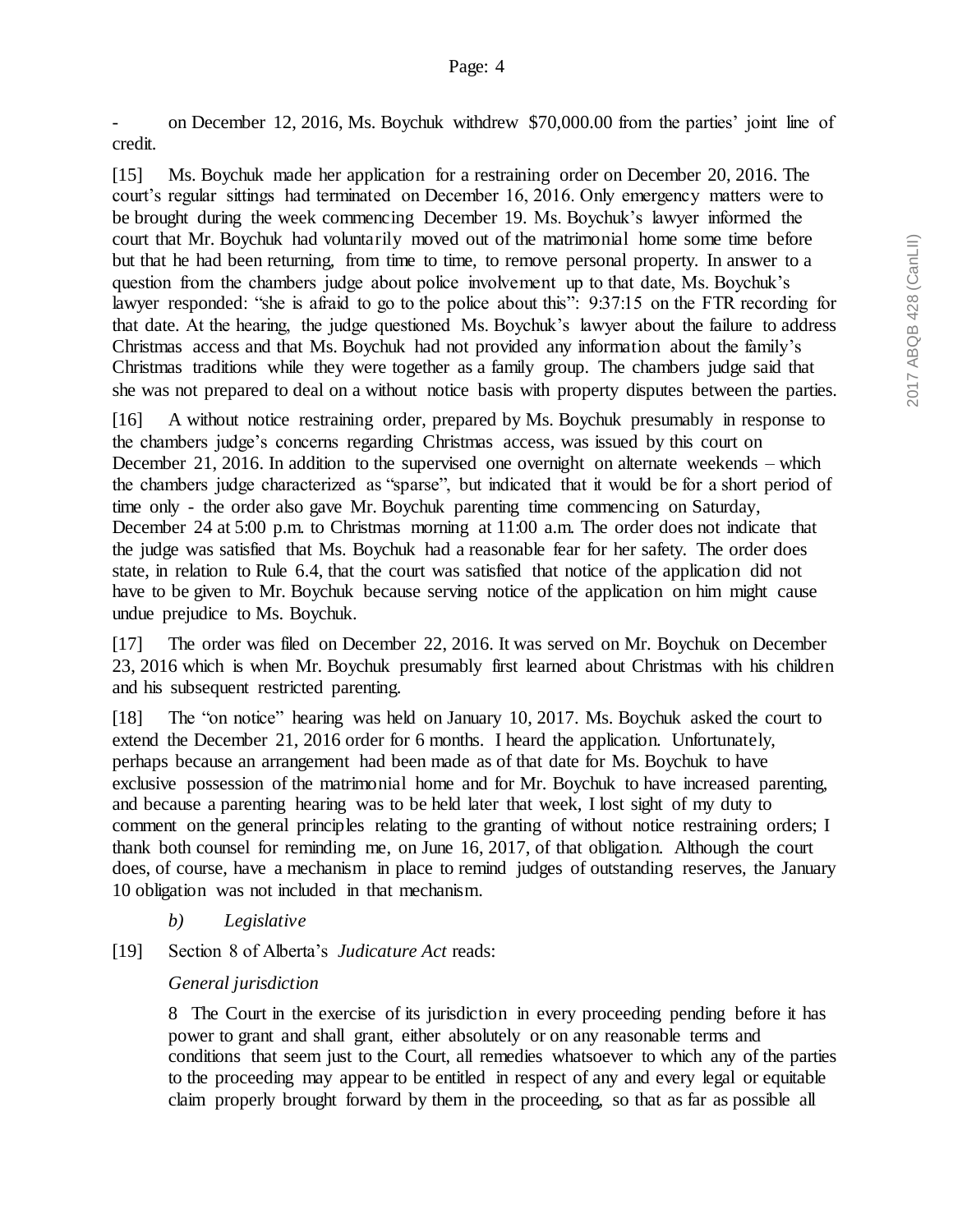matters in controversy between the parties can be completely determined and all multiplicity of legal proceedings concerning those matters avoided.

#### **2. Mootness**

[20] In her appearance on January 10, 2017, Ms. Boychuk asked the court for a six month restraining order. Effectively, six months has now elapsed since she made that request. Because, during that six month period, the court's without notice order of December 21 continued to operate, Ms. Boychuk's original request has now become moot as she has effectively received what she requested.

[21] In establishing the two-step analysis which a court must undertake in a situation of mootness, in *Borowski* the Supreme Court of Canada held:

The first rationale for the policy with respect to mootness in that a court's competence to resolve legal disputes is rooted in the adversary system. A full adversarial context, in which both parties have a full stake in the outcome, is fundamental to our legal system. The second is based on the concern for judicial economy which requires that a court examine the circumstances of a case to determine if it is worthwhile to allocate scarce judicial resources to resolve the moot issue. The third underlying rationale of the mootness doctrine is the need for courts to be sensitive to the effectiveness or efficacy of judicial intervention and demonstrate a measure of awareness of the judiciary's role in our political framework. The Court, in exercising its discretion in an appeal which is moot, should consider the extent to which each of these three basic factors is present. The process is not mechanical. The principles may not all support the same conclusion and the presence of one or two of the factors may be overborne by the absence of the third, and vice versa.

[22] In deciding that I should address the outstanding issue of principle as to the correct basis for the issuance of a Q.B. restraining order, I have taken the following into account:

there has been a full adversarial context: both parties were represented by counsel who relied on existing, but opposing, decisions of this court. In addition, counsel for the parties asked me, after the contest between the parties had essentially become moot, to issue a decision on the contested principle;

limited judicial resources should be spent on resolving the issue in dispute. As it happens, serendipitously, I am a supernumerary judge and therefore have time available for judicial work outside regularly scheduled assignments. Also, although the issue of the no-go zone between the parties has become moot, the domestic contest is ongoing. It is not impossible, during the course of those proceedings, that the granting of a without notice restraining order against the husband would be raised in some way to his potential detriment; therefore, it is fair to resolve the issue at this, late, juncture. Finally, and most importantly perhaps, applications for restraining orders are, if not daily occurrences, at least very common applications. What is relatively rare today is that both sides are represented by counsel. As the lawyers were able to advance opposing positions on the basis for issuing restraining orders, it is in the interests of other litigants that this court attempt to clarify that issue;

this is not a situation where the court's decision could in any way interfere with the legislative power. This is certainly not a situation where the court might have to criticize existing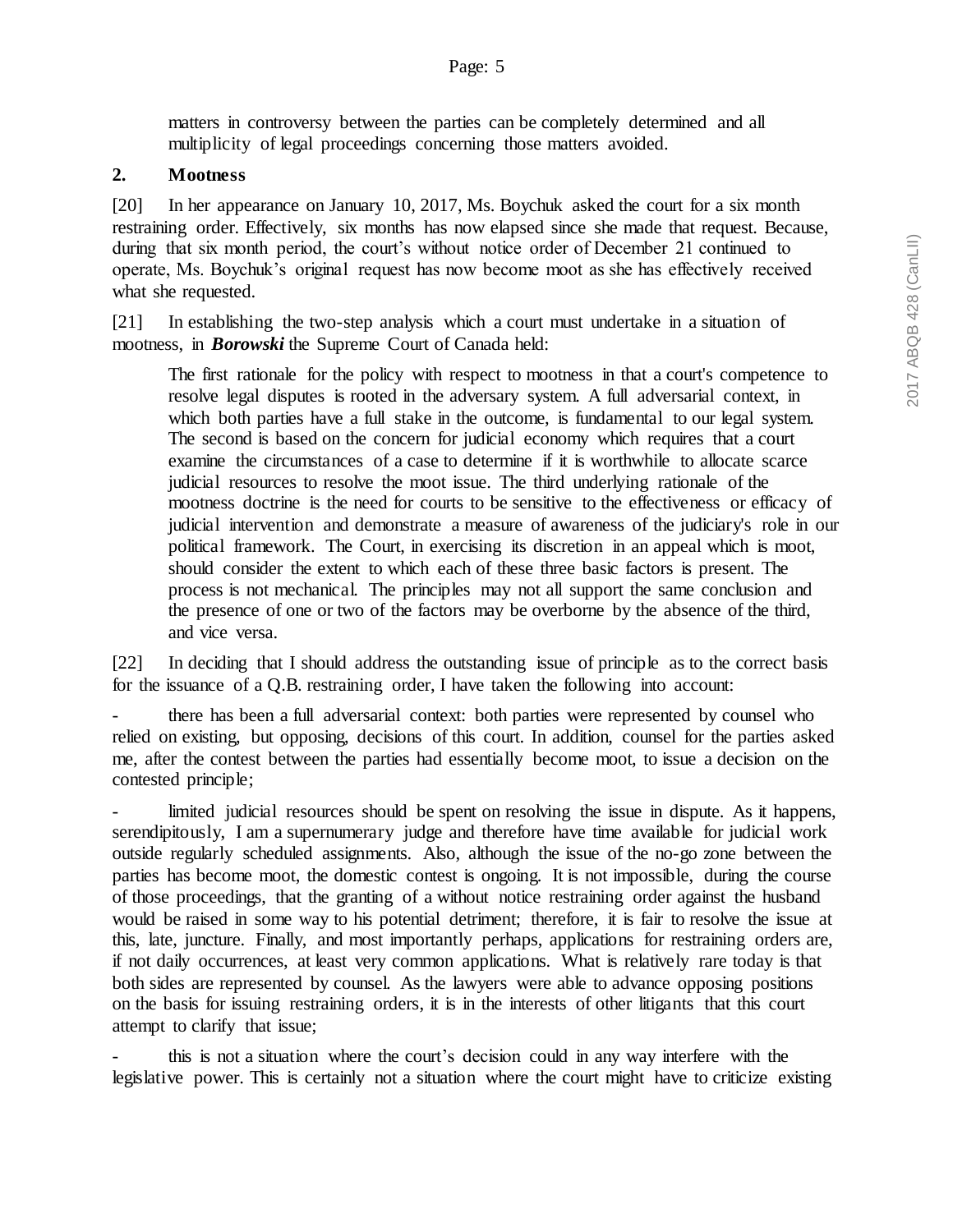legislation, or even a gap in legislative action. Rather, this is a case where a court is called on to assess the limits of its inherent power.

[23] In the result, there is no impediment to the court's choosing to weigh in on an issue which is moot, and there are advantages to the court's doing so.

### **3. Responsibility in bringing a without notice application; satisfying Rule 6.4; bringing an application on an emergency basis**

# *a) Full and frank disclosure*

[24] This application provides a good occasion on which to remind lawyers that they bear a heavy responsibility when they bring a without notice application. Although the comments cited below were made in the context of an Anton Piller application  $-$  i.e. a commercial search warrant situation – the duty of an applicant proceeding without notice to the party opposite is a general one which applies in all *ex parte* situations, not just Anton Piller applications. In addition, there surely cannot be any doubt that a restraining order which has the effect of restricting an individual's freedom, property rights and, most importantly, parenting, is a situation that is at least as serious as an application dealing with money. In *Celanese Canada Inc*., the Supreme Court of Canada commented on the general principle of *ex parte* applications as follows:

36 Both the strength and the weakness of an Anton Piller order is that it is made ex parte and interlocutory: there is thus no cross-examination on the supporting affidavits. The motions judge necessarily reposes faith in the candour and complete disclosure of the affiants, and as much or more so on the professional responsibility of the lawyers participating in carrying out its terms. We are advised that such orders are not available in the United States (Transcript, at p. 70).

37 A troubling example in Canada is the Adobe Systems case, where a computer software company was tipped off that a small advertising firm in Halifax was using unlicensed versions of some of its software. The affiant swore that, in his opinion, the firm was likely to destroy its unlicensed copies of the software if it became aware of the pending litigation against it. The target firm was well established and its principals had an excellent reputation in the community. On subsequent cross-examination it was revealed that the source of the informant's opinion that the defendant was likely to destroy unlicensed copies was his "observation of human nature" and not any observation of that particular defendant. Upon a review of the order, Richard A.C.J. (now C.J. of the Federal Court of Appeal) found that the plaintiffs had not made sufficient inquiries of the facts before obtaining the order. Citing Adobe Systems, the Federal Court recently reiterated that "[i]n all proceedings taken ex parte, particularly in Anton Piller situations, there is a heavy obligation upon the moving party to make full and frank disclosure of all relevant facts to the Court" (Netbored Inc., at para. 41).

[25] I personally could not find many applications of the general principle in domestic disputes. It is clear that there is at least one major difference between commercial and domestic without notice applications: in the former, the applicant must provide an undertaking in damages, which presumably encourages full and frank disclosure, whereas, for obvious policy reasons, there is no penalty, other than possibly in costs, for failing to make full and frank disclosure in domestic matters.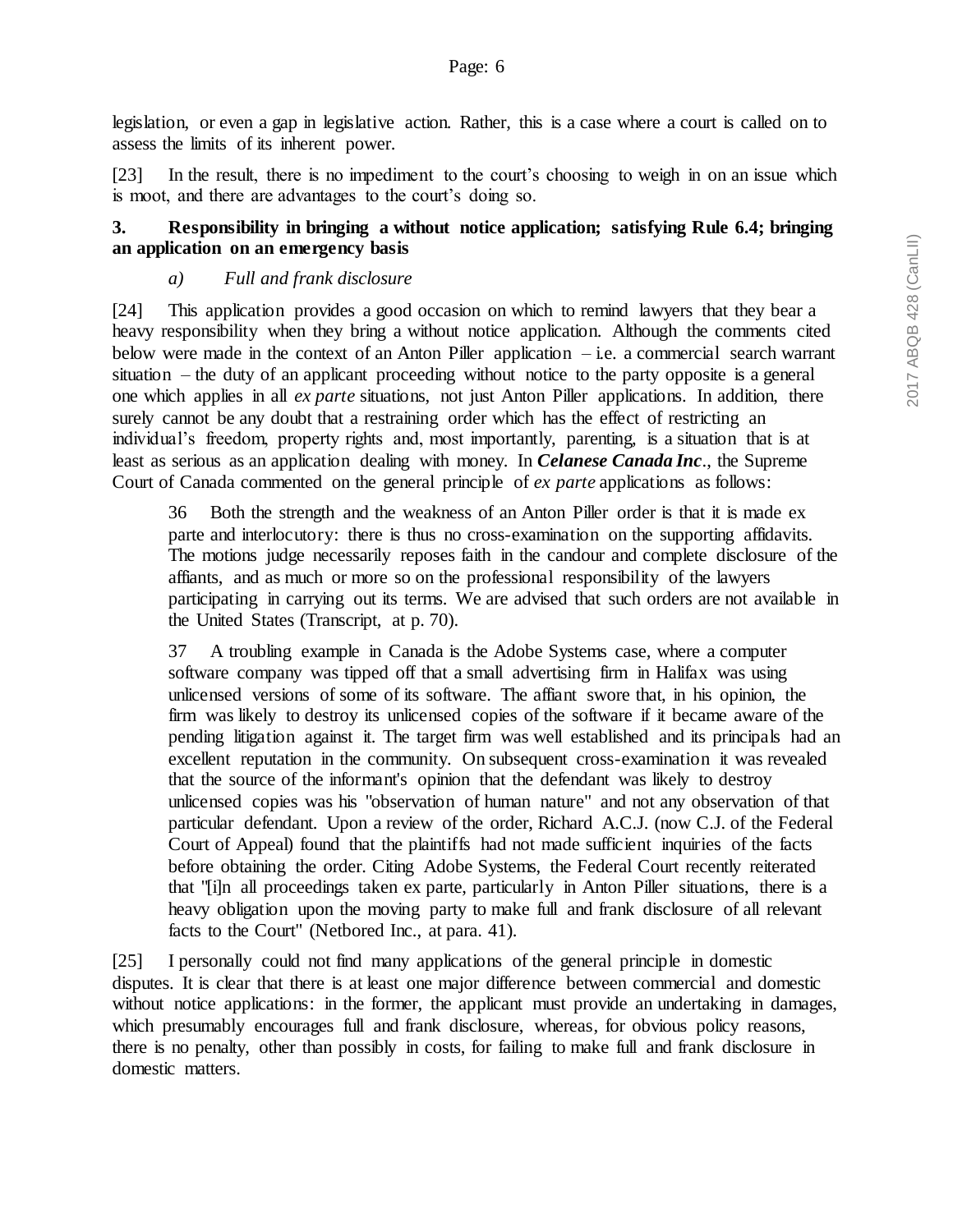[26] Fortunately, the Ontario Court of Appeal has considered, and applied, the general principles relating to *ex parte*, i.e. without notice, applications in the context of domestic litigation. Given the realities of such litigation today, it was very useful for that court to emphasize that the obligation of full and frank disclosure which has always applied to lawyers applies to self-represented litigants as well. In *A.M.* that court held:

#### *Ex Parte Orders*

26 Rule 14(12)(c) of the Family Law Rules, O. Reg. 114/99, allows a motion to be brought without notice if "there is an immediate danger to the health or safety of a child or of the party making the motion, and the delay involved in serving a notice of motion would probably have serious consequences." If an ex parte order is made, under rule 14(14) that order must contain a requirement that the matter come back to court, if possible before the same judge, within 14 days or on a date chosen by the court. And under rule 14(15), an order made without notice must be served immediately on all parties affected, together with all documents used on the motion, unless the court orders otherwise.

27 These rules are consistent with the Rules of Civil Procedure, R.R.O. 1990, Reg. 194, for other civil matters. An ex parte order is intended to be used only in exigent situations where the delay required to serve the motion would probably have serious consequences, or where the giving of notice by the service itself would probably have serious consequences. A judge hearing an ex parte motion who is not satisfied of the probability of those consequences will decide that the motion cannot proceed ex parte and order that notice be given.

28 Where a motion is brought without notice, the person bringing the motion must make full and fair disclosure of all material facts (rule 39(6) of the Rules of Civil Procedure), including facts that may not be helpful to that party's position. An ex parte order that is obtained without full and fair disclosure, even if the lack of full disclosure was unintended, is subject to being set aside. See for example, Rinaldi v. Rinaldi, 2013 ONSC 7368.

29 Notice and the opportunity to be heard are basic tenets of our justice system. Ex parte orders are therefore made only in very limited circumstances. The requirement for full and frank disclosure is essential to allow a court to fairly make a temporary order that will affect the rights of another person in an emergency situation where the court has not heard both sides of the story.

30 That requirement is well-known to lawyers. It applies equally to self-represented parties.

*b) Urgency*

[27] Rule 6.4 of Alberta's Rules of Practice outlines the situations in which notice of an application to the party opposite is not required. The chambers judge sitting on December 20 was satisfied that 6.4(b) had been satisfied.

[28] It is, however, worth noting that, under Alberta practice, the last day of regular court sitting was December 16. Emergency duty judges were available during the week of December 19. Ms. Boychuk therefore had to meet a double standard when bringing her application on December 20; she also had to prove that her situation required emergency treatment.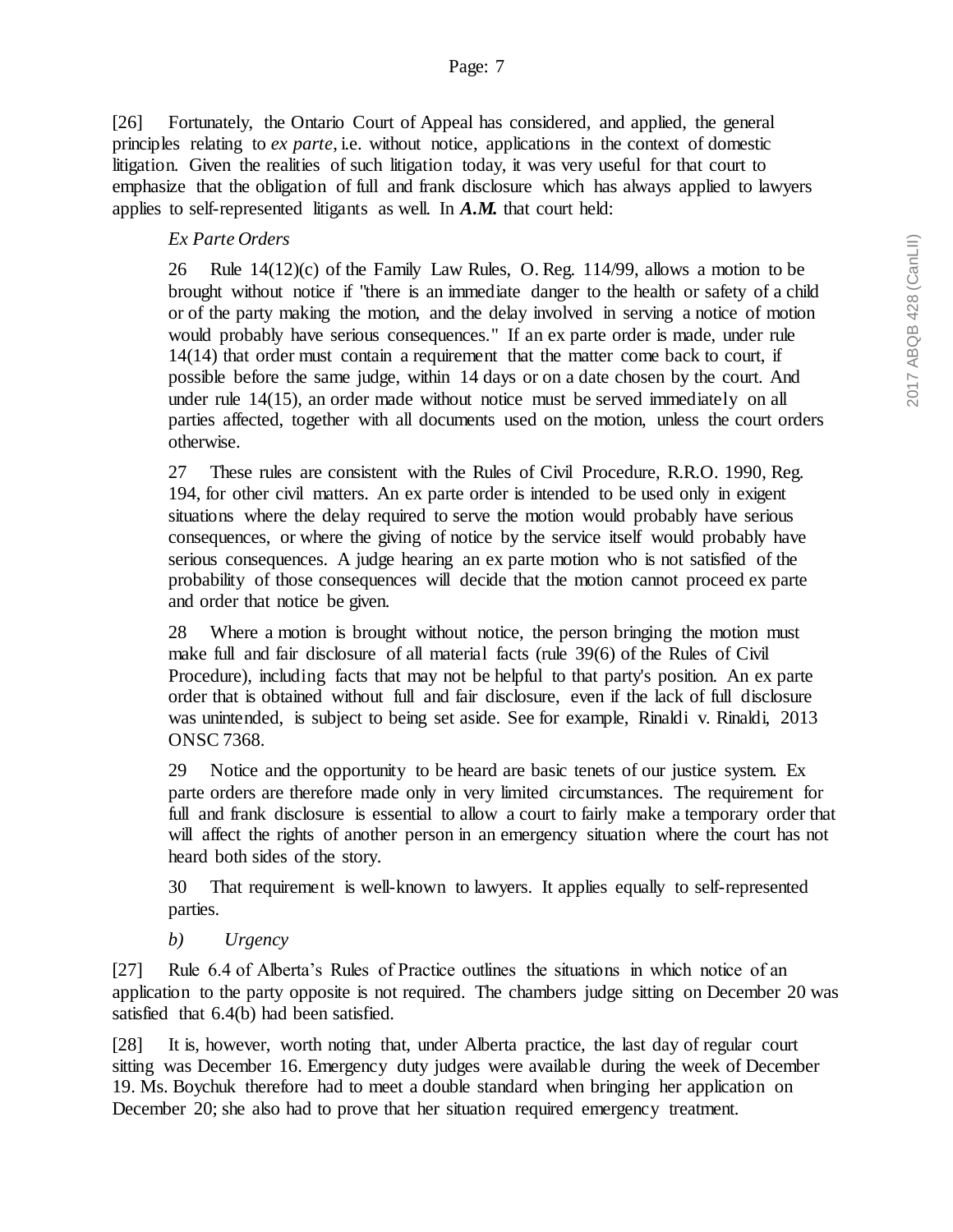#### **4. Scope of a restraining order in an Alberta domestic situation**

[29] Mr. Boychuk states that the evidence on the confirmation proceeding does not establish, objectively, that Ms. Boychuk fears for her safety or that of the children and that the evidence establishes that Ms. Boychuk obtained the order for mere tactical reasons. He relies on comments made by Slatter J., as he then was, in *Siwiec*:

18 Unfortunately, over time it appears that the extraordinary nature of the remedy provided for in the Act has been forgotten. In some instances protection orders are handed out as if they were routine business. Of particular concern is that protection orders are now being used for collateral purposes. Protection orders were designed to protect claimants from family violence. They were never intended as a backdoor, ex parte way of obtaining custody of children, or exclusive possession of matrimonial premises, or possession of matrimonial chattels. That may well be an incidental effect of many protection orders, but that should not be their primary purpose.

[30] I observe, parenthetically, that Slatter J. did not purport to strike down protection orders which had a collateral effect. His analysis is what ethics might refer to as the rule of the double effect in which the good effect is the real objective and outweighs the bad effect even though a bad effect may be produced. Where a person in a domestic situation needs protection, that protection should be given even though the protection may have the incidental effect of depriving the other person of their residence and of their parenting. However, if an applicant's main purpose in applying for an *ex parte* order is to short-circuit the assessments that would normally apply in parenting and property distribution applications, that applicant is prevaricating.

[31] The view that restraining orders could only be issued in the Court of Queen's Bench in reliance on s. 8 of the *Judicature Act* if the court were satisfied that the applicant has established a reasonable fear of the respondent was expressed in *R.P.*, where the judge said:

24 In my opinion, within the context of a no-contact restraining order these factors lead to a more specific standard: has the applicant established that the respondent poses a legitimate risk of harm to the applicant, a person under the applicant's care or the applicant's property as a result of the respondent's harassing, intimidating, molesting, threatening or violent behaviour?

[32] After reviewing legislation in this province and elsewhere which gave lower courts the statutory right to issue injunctions in the shape of restraining orders, the judge in *R.P.* concluded:

33 In summary, subject to the wide discretion of the Court to grant equitable remedies based on all the circumstances, the general rule this Court should follow before granting a restraining order under the common law is whether the applicant has sufficiently demonstrated a reasonably held and legitimate fear for his or her safety, the safety of any other person under his or her care or the safety of his or her property as a result of the respondent's harassing, intimidating, molesting, threatening or violent behaviour. If so, the Court should grant the injunctive relief barring any other circumstances that might militate against doing so, such as facts that implicate one or more other equitable considerations, such as clean hands, excessive hardship, misrepresentation, laches, etc.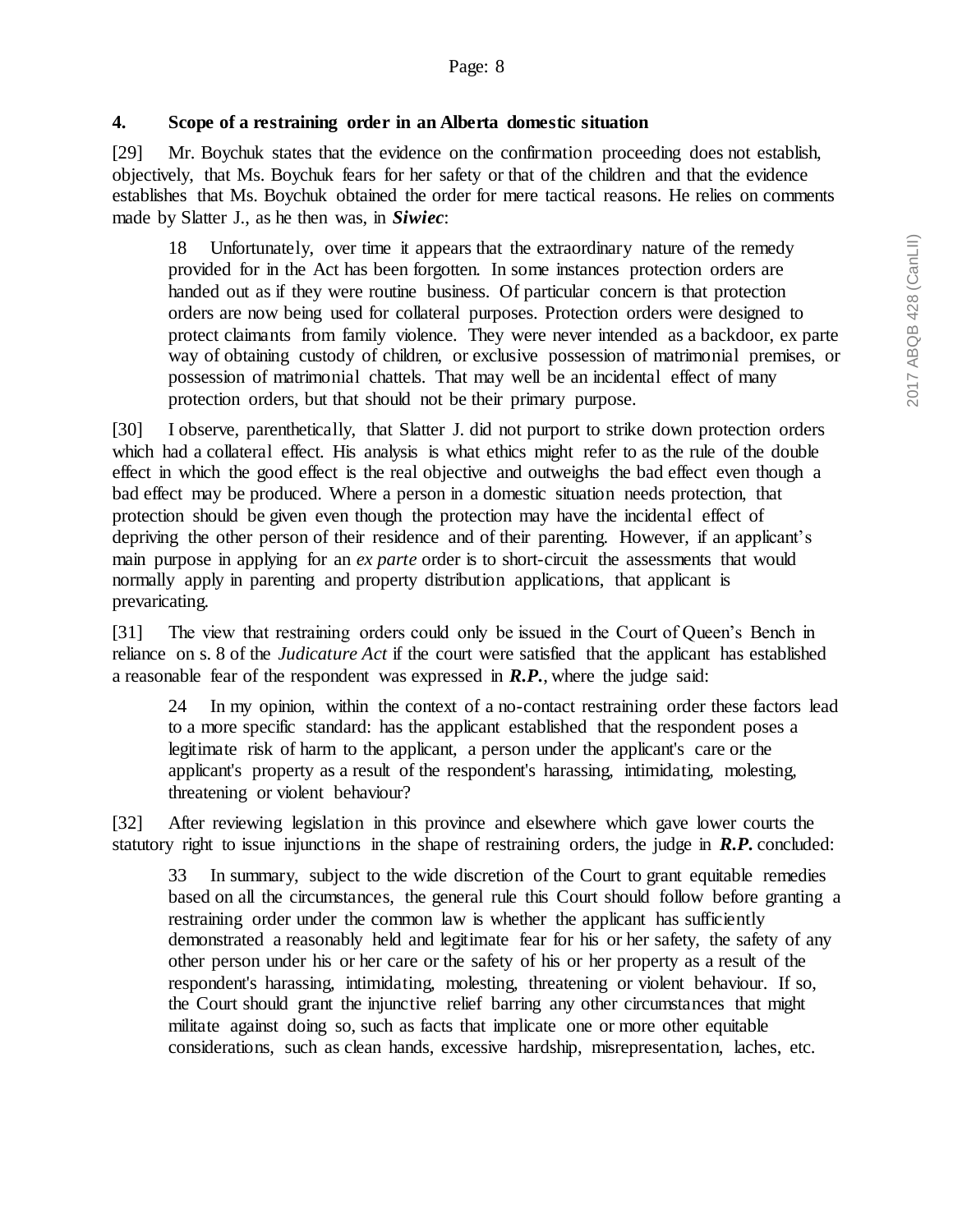[33] It is important to underline that, even the judge who took this restrictive view of the jurisdiction of a superior court, prefaced her remarks by noting that, as a matter of law, a superior court has wide jurisdiction to grant equitable remedies.

[34] With respect, I disagree with the approach in *R.P*. that one should look to legislation to determine the jurisdiction of a superior court. Many examples could be given of situations in which a court of inherent jurisdiction has greater jurisdiction than an inferior court: see, for example, *Lymer*. I pause to say that it is not necessary to justify the wording superior/inferior to lawyers and judges; because self-represented litigants might, however, conclude that the use of that wording implies some negative connotation in relation to another level of court, I will make a few comments on that topic. No slight is intended or taken by the use of that language. The structure of the court system is undertaken with a view to best satisfying different objectives: as it happens, "inferior" courts deal with most court applications. Because of that heavy burden, they are relieved, as much as possible, of disputes which are likely to be time consuming. Hence, as illustrated in *Lymer*, their ability to deal with contempt which occurs in the court but their unsuitably to deal with contempt which occurs outside the court and in relation to which evidence must be led thereby causing delay.

[35] Naturally, where legislation specifically removes the inherent power of a superior court, the legislation must be followed: *Ewanchuk*. However, where there are gaps in legislation, a superior court can fill the gap: *Calpine Canada Energy*.

[36] Ms. Boychuk maintains that, subjectively, she is afraid of her husband. She relies on the position expressed by Lee J. in *A.T.C.* on the broad potential scope of this superior court's jurisdiction to issue injunctive-type relief such as a restraining order:

18 Accordingly, while I accept that the law is generally that restraining orders and EPO's are only granted in cases of fear for personal physical safety or fear of property damage, this Court's jurisdiction today must be more encompassing than its common law historical development, and as well it must go beyond its present statutory limits. As such, in circumstances such as the present one, it is only necessary for the Court to determine that the parties genuinely do not get along and are a threat to each other, not necessarily in terms of their personal safety or property damage, but also in terms of the damage that can be done to their reputations and lives. Both these parties depose that they are very worried and legitimately so about the damage the other can do their professional, personal, and family reputations. This harm is not physical harm involving one's personal safety, or damage to property, but still is serious emotional harm carried out through the internet, or caused by stalking and other harassing behaviour.

[37] With respect, I am of the view that it is inappropriate to restrict the jurisdiction of a superior court to do justice between citizens in order to equal the jurisdiction given to a lower court by statute. As I previously indicated in *Tran,* I share Lee J.'s perspective. Indeed, I go further than Lee J. EPOs are creatures of statute. When deciding whether an EPO should be confirmed or whether a Queen's Bench Protection Order should be granted, a superior court must stay within the ambit of the legislation and, in Alberta, that legislation is based on the existence of violence. However, a superior court has inherent jurisdiction and is not limited to any statutory standard; it is entitled, and indeed expected, to administer equity, i.e. to do what is fair as between litigants. The rights of citizens include not only the right to live in safety but also the right to be free from vexatious or harassing conduct. A citizen who has been plagued by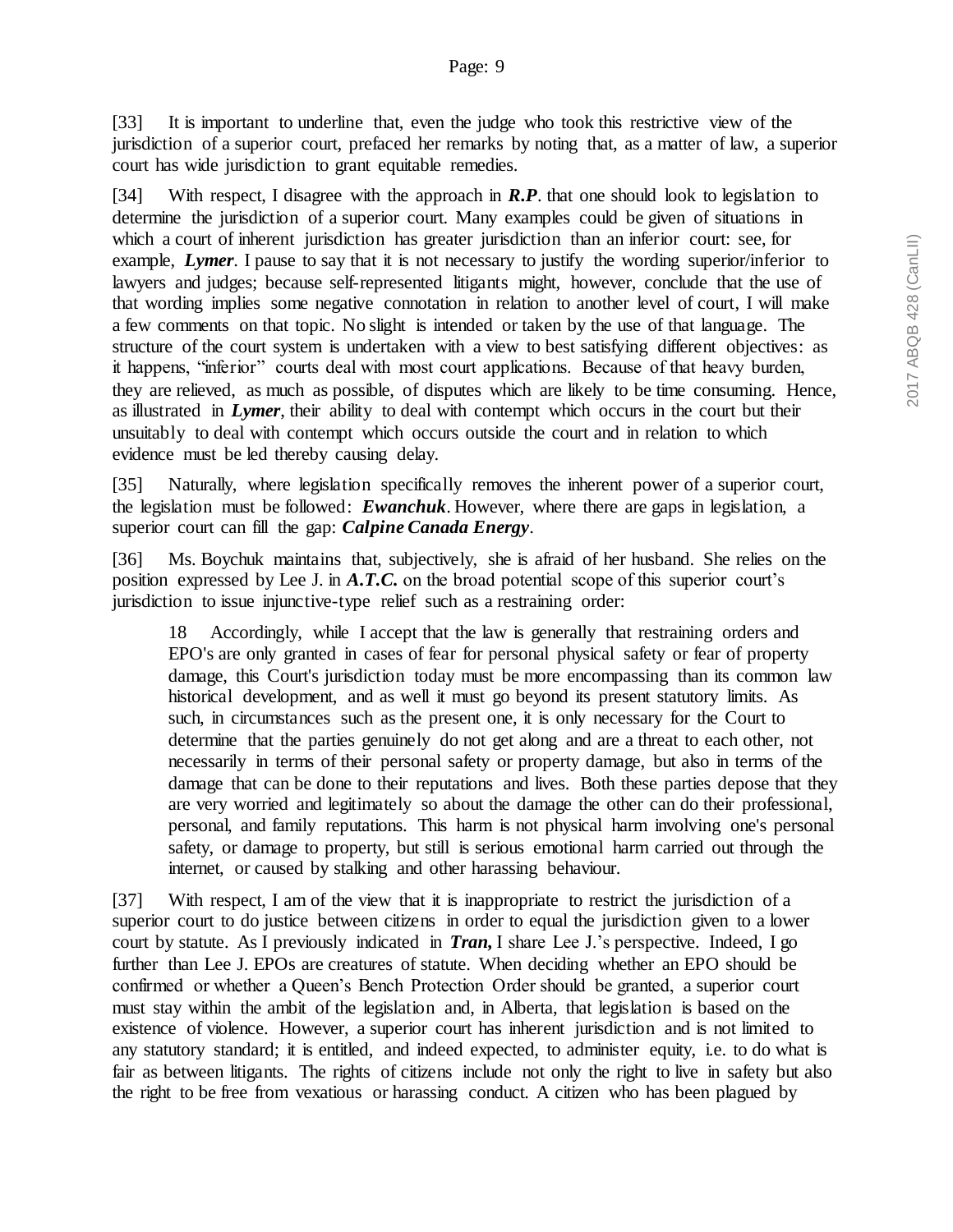harassing behaviour but told that the court cannot do anything to protect them from that behaviour would be further vexed upon learning that courts protect themselves from vexatious litigants by making orders restricting access of those litigants to judicial process; vexatious litigant orders do not depend on evidence that courts fear for the safety of the judges.

[38] Do citizens have the right to be free from vexatious conduct by another?

[39] I have concluded that there is such a right. The *Criminal Code* criminalizes certain types of harassment. In *Kordostrami*, the Ontario Court of Appeal defined harassment in that context as follows:

#### *Harassment*

10 Mr. Greenspan submits that the finding that the complainant was "harassed" cannot be sustained. In his reasons for judgment, the trial judge adopted a dictionary meaning of harassed as repeated communication with the complainant that is unwelcome. In Sillip, supra, Lamontagne, supra and Kosikar, supra, harassed is defined as "tormented, troubled, worried continually or chronically, plagued, bedeviled and badgered". Mr. Greenspan submits that these words must be read cumulatively, so that a conviction could not be sustained unless it has been proven beyond a reasonable doubt that the complainant experienced the mental state expressed by these words as a whole. It is submitted that the failure of the trial judge to advert to this stricter standard is fatal to the conviction. It is also submitted that making a few hang-up calls falls short of conduct of sufficient gravity to warrant a conviction for criminal harassment. It was pointed out that calls of this kind are covered by another, less serious offence of harassing telephone calls, under s. 372(3).

11 I do not view the list of words used in Lamontagne, supra and Kosikar, supra as cumulative. Nor do they replace the word "harassed" in the Criminal Code. In their origin in R. v. Sillip, supra, at p. 393 they were stated to be individually synonyms for "harassed"; see also R. v. Ryback (1996), 105 C.C.C. (3d) 240 (B.C.C.A) at p. 248 where this point is made. Thus, it would be harassment to be "plagued" in one context and "bedeviled" in another.

12 While I agree that the trial judge appears to adopt a less strict meaning of harassed, it is my view that his factual findings fully support the conclusion that the complainant was harassed within the meaning of s. 264(1). The hang-up calls cannot be seen in isolation from other relevant facts. In order to appreciate the impact of the calls and the gravity of the wrong committed by the perpetrator of the calls, the entire factual context must be considered. In Kosikar, supra, the court took into account the entire history of the relationship between the parties in finding that a single incident was found to be a sufficient basis to establish harassment; see also R. v. Riossi (1997), 6 C.R. (5th) 123 (Ont. Gen. Div.).

13 In the present case, the factual context includes the earlier conversation at the restaurant and the first call made by the appellant. The trial judge found that the complainant had called the appellant a "pervert" and that she explicitly told him that if he called her back he would be in a lot of trouble. She was sufficiently alarmed by the appellant's conduct at the restaurant to speak to the manager. After receiving the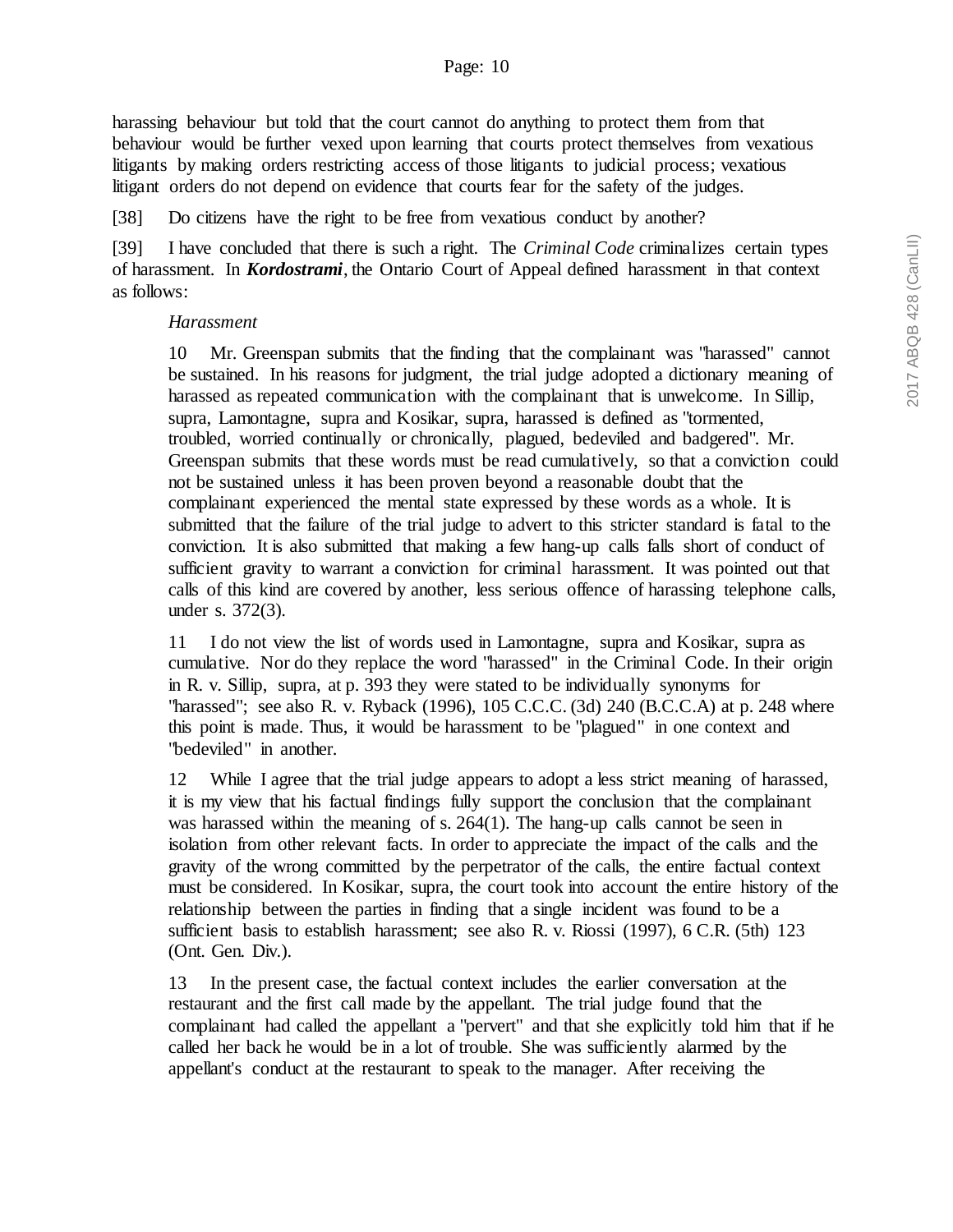appellant's first call, she called the police. The trial judge found that the calls made by the appellant caused the complainant to fear for her safety.

14 In my view, on these findings, the complainant was harassed within the meaning of s. 264(1). To the extent the synonyms adopted from Sillip, supra, serve to elucidate the meaning of harassment, I have no difficulty in concluding on the findings of the trial judge that the complainant was "tormented", "troubled", "plagued" or "bedeviled" as a result of the appellant's conduct. Where a 39 year old man persists in making several hang-up calls to a young girl after having invited her to engage in a threesome and having been told that she regards him as a "pervert" on account of his unwanted overtures, the young girl has been harassed.

[40] It is excessively rare for there to be criminal redress for conduct which cannot also be dealt with civilly. In my respectful view, a person who repeatedly communicates with another after having been told that the communications are unwelcome is harassing the other person. That unwelcome communication should, and can, be stopped.

[41] Criminalizing it is not the only way to deal with socially reprehensible conduct; it is not always the best way to do so. Professor Klar underlines the respective roles of the criminal and civil justice systems in a civilized society:

Tort and criminal law, aside from having a common historical origin, frequently arise simultaneously our of serious human conflict.. In short, tort and criminal law, in addition to a common historical origin, also express similar contemporary concerns . . . (such as) deterrence of antisocial conduct.

[42] Professor Klar quotes with approval from G. Edward White:

It seems to me first, that there is something to be said for using tort law as a device for censure and punishment . . . While such admonitions may not deter other potential violators, there is something to be said for a society declaring, through its legal system, that it finds certain non-criminal conduct reprehensible.

[43] Later, when discussing the tor of private nuisance, Professor Klar comments:

The private action is fluid and flexible and reflects changing conceptions of what type of society Canada is.

[44] Professor Fridman addresses the emerging tort of invasion of privacy and notes that, although Alberta is not one of the jurisdictions which has established statutory rights of privacy, interestingly, it is one where there is a judicial recognition of the right to be free from the kind of harassment which does not rise to the level of creating a fear for one's safety.

[45] Indeed, as I indicated in an earlier decision – *Tran* - I take comfort in the words of our Court of Appeal in *Motherwell* which are alluded to by Professor Fridman:

24 It is clear to me that the protracted and persistent harassment of the Brother and the Father in their homes, and in the case of the Brother as well in his office, by abuse of the telephone system is within the principle of private nuisance as it has been recognized in the authorities I have referred to. The question is whether the calls amounted to undue interference with the comfortable and convenient enjoyment by the plaintiffs of their respective premises. I can conceive that persistent and unwanted phone calls could become an harassment even if the subject matter is essentially agreeable. The deliberate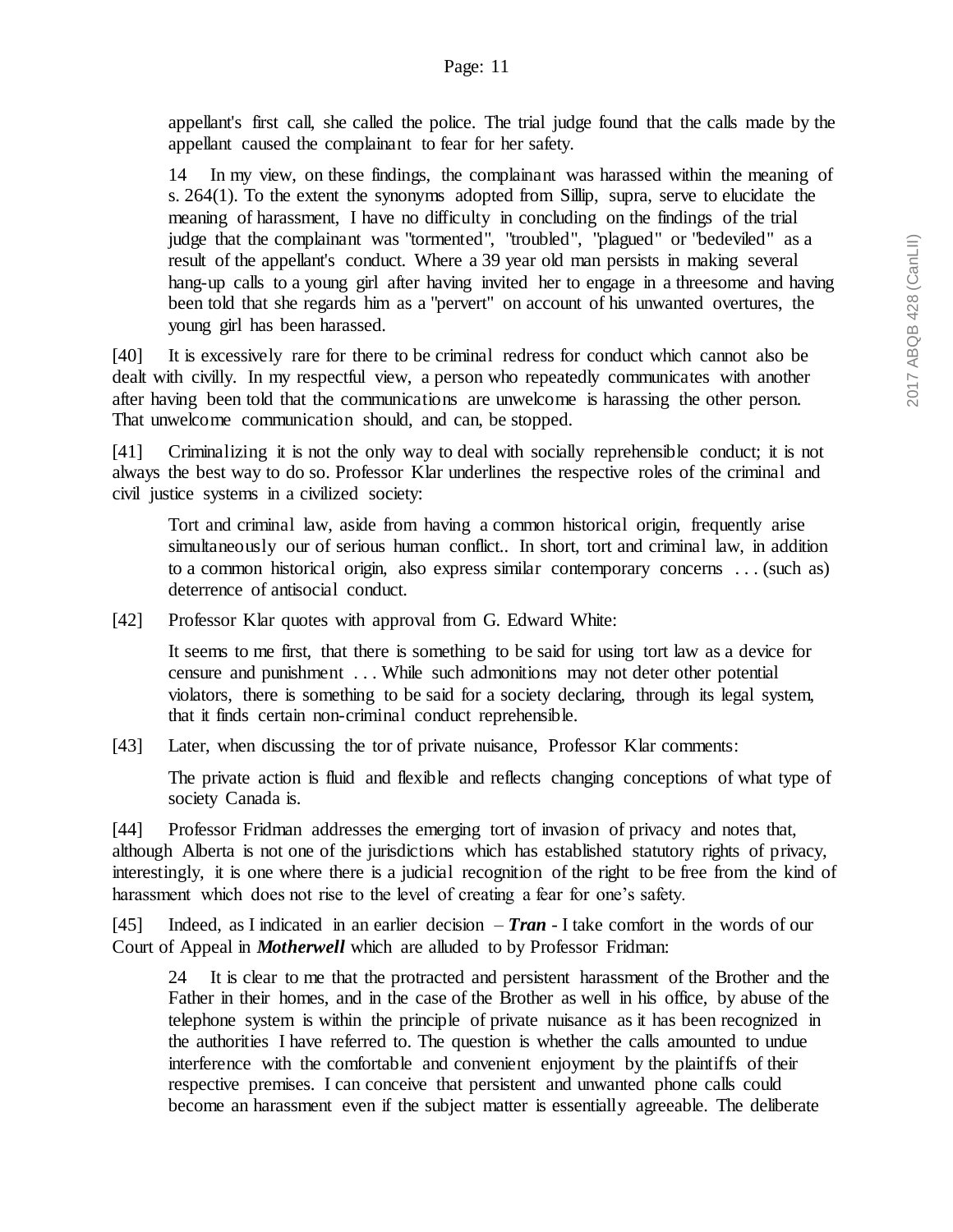and persistent ringing of the telephone cannot but affect the senses in time, and operate on the nervous system as the evidence discloses. No special damage is required to support an injunction: it is the loss of the amenities of the premises in substantial degree that is involved.

25 I think that the interests of our developing jurisprudence would be better served by approaching invasion of privacy by abuse of the telephone system as a new category, rather than seeking by rationalization to enlarge the third category recognized by Clerk and Lindsell. We are dealing with a new factor. Heretofore the matters of complaint have reached the plaintiff's premises by natural means; sound through the air waves, pollution in many forms carried by air currents, vibrations through the earth, and the like. Here, the matters complained of arise within the premises through the use by the appellant of communication agencies in the nature of public utilities available to everyone, which the plaintiffs have caused to serve their premises. They are non-selective in the sense that so long as they are employed by the plaintiffs they have no control over the incoming communications. Nevertheless there are differences between the two agencies of telephone and mail and it does not necessarily follow from their similarities that both should be accepted into a new category.

26 The telephone system is so much the part of the daily life of society that many look on it as a necessity. Its use is certainly taken as a right at least in a social sense. It virtually makes neighbours not only of the persons close at hand, but those in distant places, other cities, other countries. It is a system provided for rational and reasonable communication between people, and its abuse by invasion of privacy is a matter of general interest within the meaning given the phrase by Lord Atkin in Fender v. St. John-Mildmay. It is essential to the operation of such a system that a call from someone be signalled to the intended receiver by sound such as the ringing of a bell. The receiver cannot know who is calling him until he answers. Calls must be answered if the system is to work. There are not many who would assert that protection against invasion of privacy by telephone would be a judicial idiosyncrasy. Further than that, the people of this province through the Legislature have expressed a public interest in the proper use of the system in enacting section 31 of The Alberta [\*69] Government Telephones Act.

27 In Clerk & Lindsell para 1396 this is said:

"A nuisance of this kind, to be actionable, must be such as to be a real interference with the comfort or convenience of living according to the standards of the average man."

This statement is amply supported by authority and I take it to be applicable to invasion of privacy. The proof here of real interference is well nigh overwhelming. All of these considerations lead me to accept the statement of Townley, J., in Stoakes et al v. Brydges, [1958] The Queensland Law Reporter 9 at 10:

> "It is quite a lawful use of his premises to use the instrument installed thereon for the purpose for which it was quite obviously intended. But there are numerous cases in the books which clearly show that although a person may be using his premises for the conduct of some operation perfectly lawful in itself, he must not so conduct that operation as to interfere materially with the health or comfort of other persons in the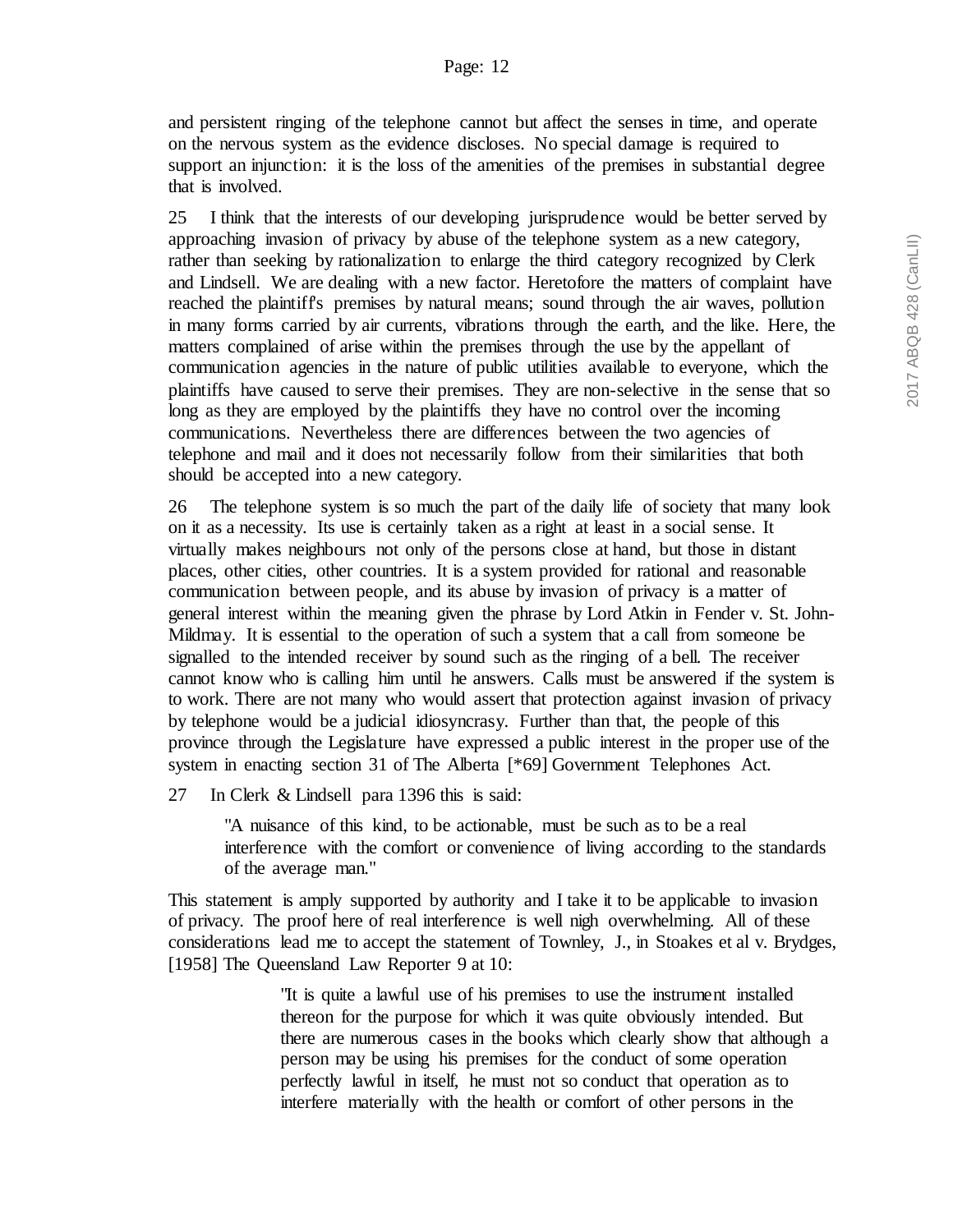ordinary enjoyment of their premises. I do not think that this restriction is to be confined merely to interference with the health and comfort of neighbouring occupiers or owners strictly so called. I think any person who comes within the ambit of the operation and whose health or comfort in the ordinary enjoyment of his premises is interfered with to the requisite degree may take action to restrain that interference. The category of nuisances, particularly by such potentially noxious things as noise, is not closed and, it seems to me, will never be closed whilst human ingenuity is still attempting to devise fresh means of communicating or disseminating sound. Suppose a public address or Tannoy system is used under such conditions as to interfere materially with the sleep or rest of persons living in the vicinity I apprehend that it is not only the occupiers  $[*/70]$  of those premises which immediately adjoin the source of the noise who may take action but also those whose premises though not immediately adjoining that source, nevertheless are situated within the radius of its effect."

I am of opinion that the Brother and the Father have established a claim in nuisance by invasion of privacy through abuse of the system of telephone communications.

[46] It is true, of course that our Court of Appeal's decision was criticized in the House of Lords in *Canary Wharf*, but that was in the context of there being, in England, a statutory right to be protected from harassment:

 But I must go further. If a plaintiff, such as the daughter of the householder in Khorasandjian v. Bush, is harassed by abusive telephone calls, the gravamen of the complaint lies in the harassment which is just as much an abuse, or indeed an invasion of her privacy, whether she is pestered in this way in her mother's or her husband's house, or she is staying with a friend, or is at her place of work, or even in her car with a mobile phone. In truth, what the Court of Appeal appears to have been doing was to exploit the law of private nuisance in order to create by the back door a tort of harassment which was only partially effective in that it was artificially limited to harassment which takes place in her home. I myself do not consider that this is a satisfactory manner in which to develop the law, especially when, as in the case in question, the step so taken was inconsistent with another decision of the Court of Appeal, viz. Malone v. Laskey, by which the court was bound. In any event, a tort of harassment has now received statutory recognition: see the Protection from Harassment Act 1997. We are therefore no longer troubled with the question whether the common law should be developed to provide such a remedy. For these reasons, I do not consider that any assistance can be derived from Khorasandjian v. Bush by the plaintiffs in the present appeals

[47] Although the *Motherwell* decision is particularly helpful because it deals specifically with abusive telephone communications, it is in line with current authority which expands the common law approach to nuisance. In *MacDonnell*, for example, the court said:

14 Ms. MacDonnell relies on Somwar v. MacDonald's Restaurants of Canada Ltd., [2006] O.J. No. 64, and its extensive review of authorities. Somwar concluded that a common law tort of invasion of privacy may be emerging in Canadian law. It is "not unheard of". The court refused to strike a statement of claim based on the posited tort.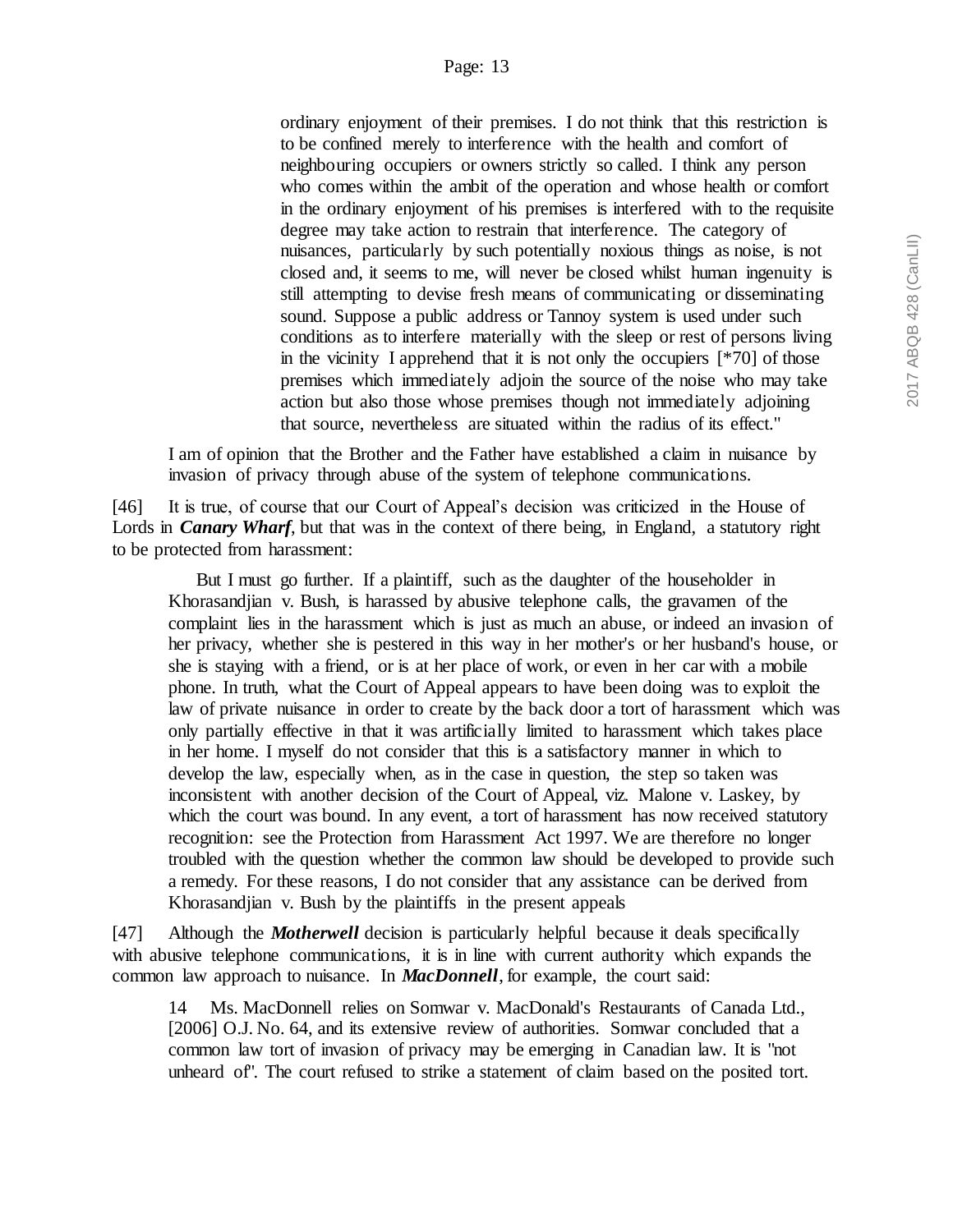15 In Haskett v. Trans Union of Canada Inc., [2001] O.J. No. 4949, the court adopted a passage from Dean Klar's text suggesting privacy is protected only under the traditional torts and legislation. But, Justice Cumming said there is "some recognition of invasion of privacy as an embryonic tort where there is harassing behaviour or an intentional invasion of privacy". That seems to me a sound conclusion to be drawn from most of the cases reviewed in Somwar.

[48] In the absence of a legislated right to privacy, a superior court is entitled to look at the equities of a situation and grant appropriate relief. Indeed, in the absence of a statutory provision establishing such a possibility, the only way in which a court can ensure that vexatious communications are stopped permanently is to issue an injunction, i.e. a civil restraining order; that remedy is, in many ways, even more effective than recourse to the criminal justice system.

[49] Apart entirely from contemporary takes on privacy rights, from the earliest days of reported Canadian case law, courts have allowed recourse to the civil justice system in order to deal with harassment: *McCague*; *Miller*. Those decision and decisions of that type do not depend on fear for one's safety.

[50] While case law exhibits understandable concerns about monetizing breaches of privacy under tort principles, surely there is no similar need for caution when considering only injunctive relief, without any award of damages.

[51] I agree with the chambers judge who granted the without notice restraining order that it will be a very rare situation in which fear for the safety of property will, alone, justify the granting of an order which, for example, limits parenting.

[52] In summary, with respect for those who are of a different view, I conclude that:

in general, it is neither necessary nor wise to diminish the power of a superior court to do justice by restricting it to the same powers enjoyed by a statutory court;

in particular, in relation to restraining orders in a domestic situation, it is not necessary for applicants to establish an objective fear for their safety. On the contrary, imposing such a prerequisite, courts only encourage citizens to lie, or at least grossly exaggerate, the reasons they feel entitled to a no-contact order;

a superior court in Alberta is entitled to grant a no contact restraining order when it is satisfied that the respondent has repeatedly communicated with the applicant, knowing that such communication was unwelcome, or recklessly without ascertaining the wishes of the person with whom communication is made;

because a restraining order arises from a different set of circumstances than an Emergency Protection Order or a Queen's Bench Protection Order, such an order does not ordinarily stigmatize the respondent.

#### **5. Application of the principles here**

[53] Ms. Boychuk brought her application in a week where only emergency applications were to be advanced. There is nothing in the application made on December 20 which would characterize Ms. Boychuk's situation as an emergency.

[54] The court accepts that, if it were able to conclude that the main purpose for bringing the application was tactical, in the sense used by Slatter J., it could set the order aside. However, it is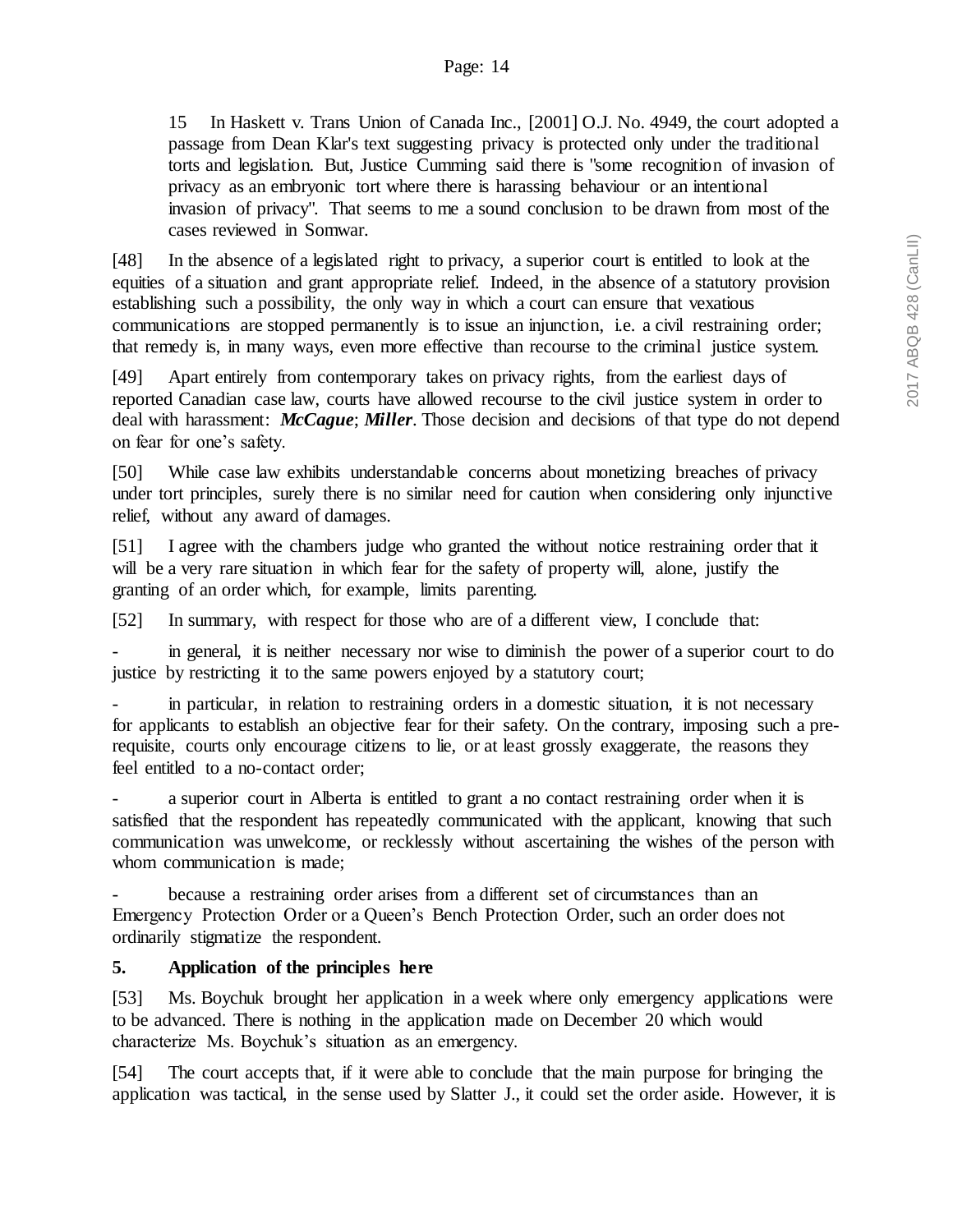not clear that Ms. Boychuk's application was brought for a tactical purpose: by the time she brought her application, Mr. Boychuk had voluntarily left the matrimonial home. In relation to parenting, Ms. Boychuk appears to have had the misguided notion that claiming to have been the primary parent was a sufficient basis on which to craft an ongoing parenting regime. The chambers judge who heard the application on December 20 insisted that the father have parenting time over Christmas and characterized Ms. Boychuk's proposed ongoing parenting regime as "sparse". Ms. Boychuk would then have been aware that she was unlikely to meet her children's best interests by minimizing the role their father had in their future lives. The timing of Ms. Boychuk's application is certainly troubling. One assumes from their names that the parties would culturally, if not religiously, consider Christmas to be a time of celebration: to serve an *ex parte* order that will have an effect on parenting on December 23 appears designed to disorient the party opposite. In summary, nothing in the way the application was made or its timing is, by itself, a sufficient basis on which to set the without notice order aside.

[55] Obviously, by January 10, 2017, as a result of the filing of additional affidavits, particularly by Mr. Boychuk, the court had much more information than it did before the chambers judge on December 20, 2016. "Truth is the daughter of time" is not only a felicitous phrase; it is a reality in litigation. That is why a litigant who circumvents normal processes bears unique responsibilities relative to the truth of the situation. We understand that people involved in domestic disputes try to avoid the extremely lengthy delays which prevent the holding of timely special chambers hearings; that is not, however, an excuse for failing to observe the duty of full and frank disclosure.

[56] This court is now able to say that – on the basis of all of the evidence before the court there is no reasonable, or objective, basis for a finding that Ms. Boychuk feared for her own safety or the safety of her children on either December 20, 2016 or on January 10, 2017. Her actions immediately after the December 3, 2016 incident – including the messages she sent to her husband - and Mr. Boychuk's own actions – including voluntarily leaving the matrimonial home - demonstrate that Ms. Boychuk did not have any fear of her husband and that, after his misguided invasion of his wife's privacy who was at liberty to have sexual relations with anyone she chose, Mr. Boychuk did not act aggressively towards his wife. On the contrary, in the circumstances, Ms. Boychuk was disingenuous in telling the chambers judge that she was so afraid of her husband that she was even too afraid to go to the police for help; she may have been embarrassed, she may have been trying to protect the police officer with whom she had an intimate relationship, but she was not afraid of her husband. Ms. Boychuk manifestly did not meet the test established in *R.P*.

[57] Because of the failure to fully inform the chambers judge of all relevant facts, and because of the failure to meet the *R.P.* test, the without notice restraining order is set aside.

[58] This court observes that, in any event, Ms. Boychuk does not even meet the lower - in my view correct - test for a restraining order, i.e. proving that the claimant has suffered vexatious conduct: her complaints about Mr. Boychuk's occasional returns to the matrimonial home after December 6 are not concerns about her safety, but about her property interest in the property he may have removed.